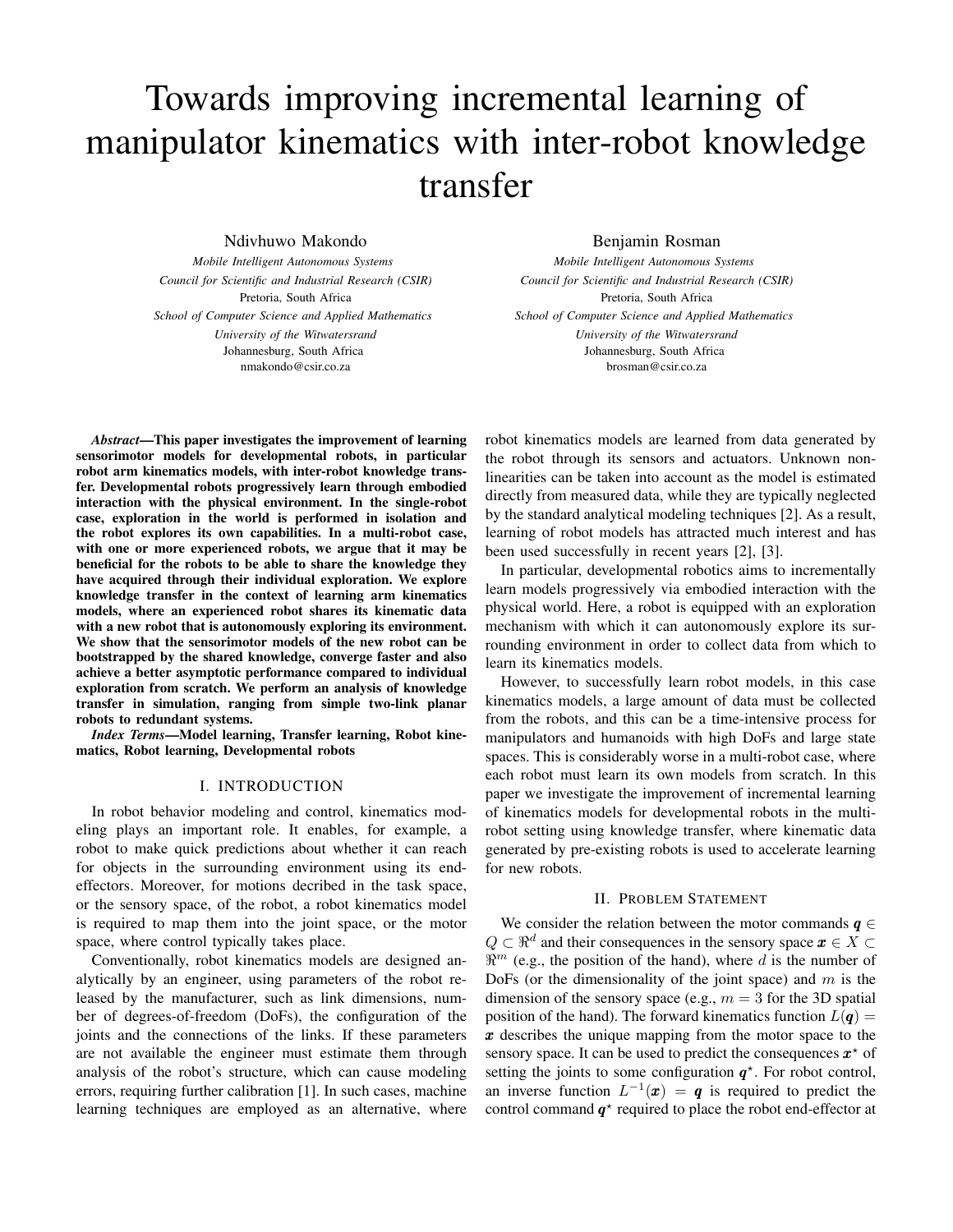

Fig. 1: An illustration of a goal babbling framework. Based on an environmental context  $c$ , a high-level learning architecture decides the next goal  $x<sub>g</sub>$  that a learning agent must attempt to reach (randomly in our case). Without prior knowledge of the inverse model  $L^{-1}$ , the agent explores its environment by executing random motor commands  $q$  and observing the consequences  $x$ , and uses the generated data  $\{q, x\}$  to update its models, L and  $L^{-1}$ .

some desired position  $x^*$ , which is complex and not uniquely defined if the number of DoFs d exceeds the dimension of the sensory space  $m$   $(m < d)$ .

The two functions model the sensorimotor mappings of the agent, and in developmental robotics they are referred to as sensorimotor models. The robotic agent learns its sensorimotor models by collecting samples  $(q^{(i)}, x^{(i)})$  through its interaction with the environment, i.e., by executing motor commands  $q$  and observing the sensory consequences  $x$  (see Figure 1). One of the challenges in learning L and  $L^{-1}$  from autonomous robot exploration is that since  $Q$  and  $X$  can be high-dimensional, exploration can be a long process. In the next section we briefly review work in accelerating kinematics learning for autonomous robots, after which we present our knowledge transfer approach.

## III. RELATED WORK

Kinematics learning has been approached from mainly two angles that compliment each other. In model learning the focus is on developing machine learning algorithms that can learn regression models from large amounts of data in highdimensional spaces, used to represent the sensorimotor mappings L and  $L^{-1}$ . Online and incremental learning algorithms are highly desired as they allow the robot to adapt to changes in the environment and/or the robot itself. Developmental robotics on the other hand attempts to study robotics from the perspective of building capabilities progressively via embodied interaction with the physical world. The focus here has been on designing exploration mechanisms that equip robots with the capability to autonomously explore their surrounding environment in order to collect data from which to learn the sensorimotor mappings.

Combining the two approaches equips individual robots with the capabilities for autonomous exploration and learning of their sensorimotor mappings. Key to this is exposure to good quality data in abundance sufficiently early, as long explorations risk damaging the robot and from wear and tear. A robot can achieve this internally, through implementation of efficient exploration mechanisms, or through some external guidance, using techniques from learning from demonstration and transfer learning. We discuss the two approaches below.

# *A. Curiosity-driven Exploration*

Work in developmental robotics for kinematics learning has led to several mechanisms for *internal* exploration, ranging from exploration in motor space Q, referred to as motor babbling [4] (e.g., exploring the joint space of a robot), to exploration in sensory space  $X$ , referred to as goal babbling [5] (e.g., exploring in end-effector space of a robot). Robots can explore these spaces randomly – random motor babbling and random goal babbling – or they can explore actively, making use of the so-called interest models to explore in such a way that maximizes some measure of progress – active motor babbling [6] and active goal babbling [7].

It has been shown that goal babbling can learn inverse models for redundant systems more efficiently, compared to motor babbling, since the sensory space is usually of much lower dimensionality than the motor space for manipulators [5], [7], [8]. Furthermore, efficiency in exploration has been shown to further improve when employing curiosity-driven techniques, where the robot explores in such a way as to maximize some measure of learning progress [7], [8]. However, in a multi-robot setting, these strategies do not take advantage of potential prior knowledge generated by other robots, and so learn from scratch for every agent.

#### *B. Socially-guided Exploration*

Alternatively, exploration and learning can be accelerated by an external agent, which can take a form of another robot or a human trainer. These techniques are typically studied under transfer learning, social robotics and learning from demonstration, in which some form of prior knowledge is transferred between agents. However, very little work attempts to transfer knowledge across robots for accelerating learning of kinematics models.

In [9], Procrustes Analysis (PA) was employed to transfer knowledge for learning forward kinematics, where data was generated using analytical models of the robots. In a later study, it was shown that PA is limited to robots with similar kinematics, as it assumes a linear relationship between robotic domains; and that in general non-linear mappings are required between robot kinematic domains [10]. As a result, Local Procrustes Analysis (LPA) was developed and shown to be superior to PA for learning forward kinematics in an offline setting [10].

Here, we provide experiments analyzing knowledge transfer for inverse kinematics in an online setting, in which we employ PA and LPA. These transfer learning models have been successfully applied in other learning settings, such as for learning dynamics models [11], in robot learning from demonstrations [12], [13] and human activity recognition [14].

In [15], an approach for transferring skills from human demonstrations for learning inverse kinematics of a soft-tendon driven manipulator was proposed. Their targeted application was minimally invasive surgical tasks. Work related to ours in this area is in social robotics, where robots interact and learn from humans [16] or socially interact with each other [17]. However, none of the work in social robotics has been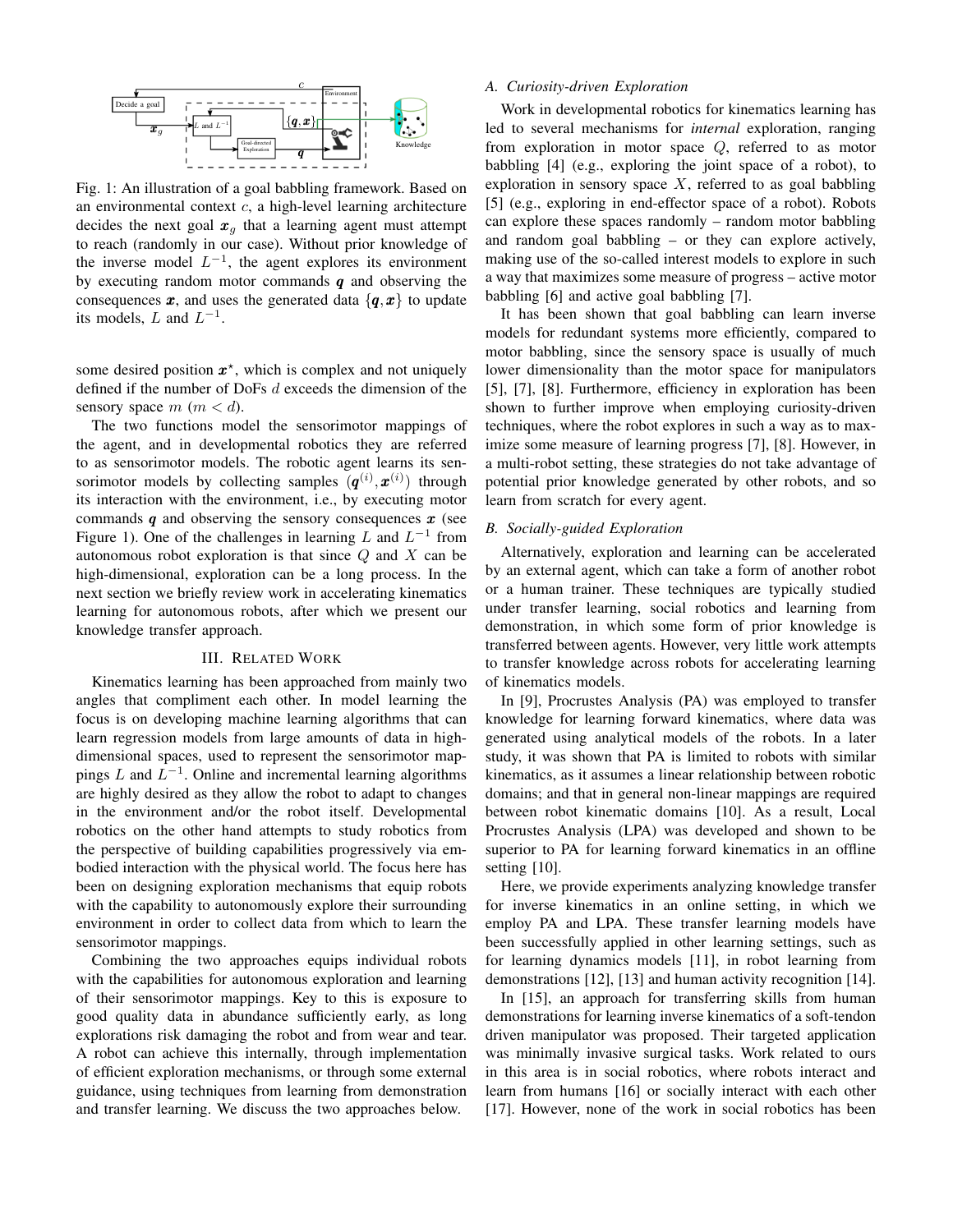applied to transfer knowledge for learning kinematics models. Thus in this paper we present, to the best of our knowledge, the first attempt to transfer knowledge across developmentally learning robots for learning kinematics models.

We aim to transfer knowledge across developmental learning robots. Developmental learning for robots has attracted much interest recently and has shown success in enabling robots to progressively learn their sensorimotor mappings through embodied interaction with the sorrounding environment. However, much of the work for learning kinematics models has focused on single-robot cases, and this typically involves long training times.

#### IV. GUIDED EXPLORATION WITH KNOWLEDGE TRANSFER

In this work we investigate accelerating exploration and learning with knowledge transfer, where an experienced source robot  $\Omega_s$ , with its sensorimotor models,  $L_s$  and  $L_s^{-1}$ , shares its kinematics data with a new, inexperienced target robot  $\Omega_t$ , that is to learn its own sensorimotor models  $L_t$  and  $L_t^{-1}$ . Our aim is to utilize source agent data  $\xi_s = {\{\boldsymbol{q}_s^{(i)}, \boldsymbol{x}_s^{(i)}\}_{i=1}^{T}}$ , generated from source agent sensorimotor models to initialize the parameters of the target agent sensorimotor models, so as to accelerate learning of the target agent.

In general, the source and target agents have different embodiments, resulting in differing motor and/or sensory spaces, i.e.,  $d_s \neq d_t$  and  $m_s \neq m_t$ , and different data distributions. Thus, to effectively transfer the source data into the target agent domain, the source data must be configured such that it is useful to the target agent. This can be achieved by learning a domain mapping f from samples of correspondences  $X_s$ and  $X_t$  generated by the robots, which is then used to transfer source agent data  $\xi_s$  into the target agent domain to obtain estimated target agent data  $\xi_t$ , which is subsequently used to initialize the parameters of the target agent sensorimotor models  $L_t$  and  $\overline{L_t^{-1}}$ .

In this study we analyze transfer in the case of robots having different data distributions, but with the same dimensionality of their motor and sensory spaces, in order to analyze the possibility and benefit of knowledge transfer. Next, we discuss how to collect correspondences  $X_s$  and  $X_t$  in Section IV-A, followed by a treatment of how to learn the mapping  $f$  used to transfer source robot data  $\xi_s$  into target robot data  $\xi_t$  in Section IV-B.

## *A. Collecting Correspondences*

To collect correspondences  $X_s$  and  $X_t$ , we propose an algorithm for guiding exploration of the target robot with motor commands generated by the source robot. Similar transfer approaches have been proposed in other learning domains, such as those based on ideas from adaptive control for accelerating learning of dynamic models [18], where they assume the source and target agents have similar motor and/or sensory spaces (i.e.,  $d_s = d_t$  and/or  $m_s = m_t$ ).

We assume we know correspondences  $\boldsymbol{q}_s^{(i)}, \boldsymbol{q}_t^{(i)} \in Q \subset \Re^d$ between the motor spaces of the robots. The correspondences

## Algorithm 1 Guided exploration

- 1: IN: A sequence of corresponding  $\Omega_t$  motor commands  $\{\boldsymbol{q}_s^{(i)}\}_{i=1}^{T_{guide}}$
- 2:  $X_s = \{\}$ 3: for  $i \in [1, T_{guide}]$  do 4: Execute motor command  $q_s^{(i)}$  on  $\Omega_s$ 5:  $X_s = X_s \cup \{ \boldsymbol{q}_s^{(i)}, \boldsymbol{x}_s^{(i)} \}$

6: end for

7: OUT: Source correspondence samples  $X_s$ 

are easy to determine manually for the robots used in our experiments. For exploration we employ a goal babbling strategy illustrated in Figure 1, however any strategy is applicable. In this strategy, the robot randomly explores its sensory space X, by choosing random goals  $x_q$ , and employs the current estimate  $\hat{L}^{-1}$  of the inverse model to predict the command  $\hat{\boldsymbol{q}}_g$  required to reach  $\boldsymbol{x}_g$  with its end-effector. The robot then executes the predicted command and observes the sensory consequences, generating the training pair  $(q^{(i)}, x^{(i)})$ . The reader is referred to [5] for more details about this strategy.

Typically, a learning algorithm is embedded in the system that incrementally learns  $\hat{L}^{-1}$  as the robot explores and generates data, and also guides exploration by predicting the motor input for the next selected target to be explored. In this study, we use a simple weighted nearest neighbor regression model for learning  $L^{-1}$ . A forward model  $\hat{L}$  can also be learned if needed from the generated data, but is not required by the goal babbling strategy.

In our proposed guided exploration algorithm, the target agent explores its environment for some period  $T_{guided}$ , using for example the goal babbling strategy illustrated in Figure 1, to collect  $X_t = \{q_t^{(i)}, \tilde{x}_t^{(i)}\}_{i=1}^{T_{guide}}$ . The source agent  $\Omega_s$  then executes the sequence of corresponding commands  ${q_s^{(i)}}_{i=1}^{T_{guided}}$  to collect  $X_s = {q_s^{(i)}, \boldsymbol{x}_s^{(i)}}_{i=1}^{T_{guided}}$  corresponding to  $X_t$ , using Alg. 1. The domain mapping f can then be learned from  $X_s$  and  $X_t$  discussed in Section IV-B. The source agent experience, or synthesized, data  $\xi_s$  is then transferred to the target agent domain to obtain estimated target agent data  $\xi_t$ , which is subsequently used to initialize target agent sensorimotor models  $L_t$  and  $L_t^{-1}$ . The target agent then continues exploring autonomously using standard goal babbling as illustrated in Figure 1.

## *B. Learning the Transfer Model*

Given the samples of correspondences  $\{\{ {\bm{q}}_{s}^{(i)}, {\bm{x}}_{s}^{(i)} \}_{i=1}^{T_{guided}}, \{ {\bm{q}}_{t}^{(i)}, {\bm{x}}_{t}^{(i)} \}_{i=1}^{T_{guided}} \}$  with the same dimensionality  $d + m$ , the domain mapping f thus learns the (non-linear) transformation of sensory signals  $x_s^{(i)}$  and  $x_t^{(i)}$ given correspondences in the motor space Q. One approach to learning  $f$  is using standard regression techniques. However, this would require to collect the same amount of data, if not more, than needed to learn the target robot sensorimotor models  $L_t$  and  $L_t^{-1}$  without knowledge transfer, which defeats the purpose of transferring knowledge.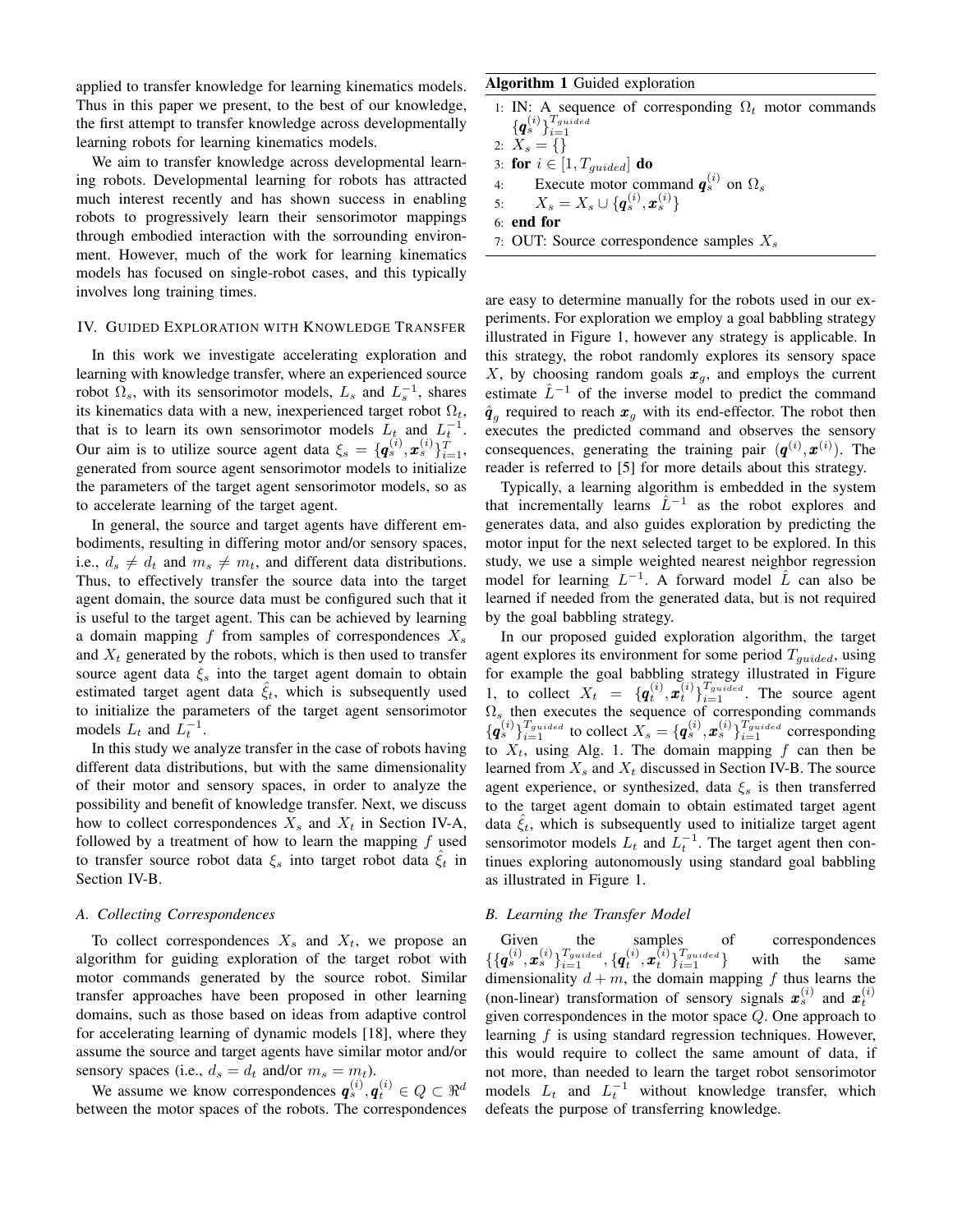Another approach is to use manifold alignment techniques, which allow for knowledge transfer between two seemingly disparate data sets, by aligning their underlying manifolds [19]. Furthermore, they represent the mapping  $f$  as an alignment function which they are able to learn from as few samples as possible. In this work we employ Procrustes Analysis and Local procrustes Analysis, as they have proved to be sample efficient when learning  $f$  [11].

**Procrustes Analysis** Learning the mapping  $f$  with PA is as follows. First the data  $X_s$  and  $X_t$  is preprocessed by subtracting the mean and whitening it, obtaining the preprocessed samples  $\mathbf{s} \in M_s$  and  $\mathbf{t} \in M_t$ , using  $\mathbf{s} = B_s(\mathbf{x}_s - \mathbf{\omega}_s)$  and  $t = B_t(\boldsymbol{x}_t - \boldsymbol{\omega}_t)$ . The values  $\boldsymbol{\omega}_s = \mathbb{E}\{X_s\}$  and  $\boldsymbol{\omega}_t = \mathbb{E}\{X_t\}$ are the means of the data, where  $\mathbb{E}\{\cdot\}$  denotes the expectation operator. Matrices  $B_s$  and  $B_t$  are obtained such that  $X_s$  and  $X_t$  are whitened, respectively.

The alignment function is then modeled as a linear mapping  $f: M_s \mapsto M_t$ , with  $f(\mathbf{s}) = A\mathbf{s}$  where  $A^{d \times d}$  is a transformation matrix. The expression for  $A$  was derived in [9], and is given as  $A = \sum_{ss}^{-1} \Sigma_{ts}$ , where  $\Sigma_{ss}$  is the covariance matrix of the source matrix  $M_s$  and  $\Sigma_{ts}$  is the covariance between the source and target matrices  $M_s$  and  $M_t$ . The reader is referred to [9] for a full derivation.

A new point  $s_{\star} = B_s(x_{s}^{\star} - \omega_s)$  from the source robot can then be mapped to the target robot using  $\hat{\boldsymbol{x}}_t^* = B_t^{\#} A \boldsymbol{s}_\star + \boldsymbol{\omega}_t$ , where  $\hat{x}_t^*$  is the transferred point and  $B^{\#}$  is the Moore-Penrose inverse of B.

Local Procrustes Analysis LPA extends PA to handle non-linear mappings, by approximating a global non-linear manifold alignment with locally linear functions [10]. To achieve this, LPA first clusters the two data sets  $X_s$  and  $X_t$ into  $K$  local clusters. Then a linear mapping for each cluster is computed using PA. A new data point from the source robot can then be mapped to the target robot by a weighted sum of the linear mappings.

In LPA, clustering is typically performed in the input space of one of the robot domains (the source in our experiments) using Gaussian Mixture Modeling (GMM), and the clusters are transferred to the target domain using correspondence information. Clustering in input space ensures we obtain efficient clusters, because the input and output spaces of the data sets are expected to be correlated. In our case the motor space of the robot  $q$  is correlated with the sensory effect  $x$ through kinematics of the robot, so clustering is performed in the motor space. The reader is referred to [10] for more information about training and knowledge transfer with LPA.

## V. EXPERIMENTS

We present an analysis of knowledge transfer for accelerating learning of inverse kinematics using two sets of experiments. In Section V-A we present results for transfer between two-link planar robots, to illustrate our approach and to compare transfer with PA and LPA. In Section V-B we analyze knowledge transfer in a more complex scenario, where we transfer knowledge between three-link redundant robots.



Fig. 2: 2D task spaces of the robots.

All robots were simulated using Peter Corke's Matlab Robotics Toolbox [20].

We assume knowledge of source agent sensorimotor models and that we can synthesize experience data from them. To evaluate knowledge transfer, we compare the time taken by the target robot to learn from scratch and the time taken to learn when provided with prior knowledge transferred from the source robot. We only conduct experiments for learning inverse kinematics, since learning forward kinematics is easier and the same procedure for transfer is applicable.

For all learning setups, we evaluate the learning progress by testing the learned target sensorimotor model at evenly spaced time intervals on some test data evenly distributed in the target robot's task space. We use one measure of progress: the *reaching rate*. We calculate the error of reaching all the test points and calculate the reaching rate as the ratio of the points reached within some error threshold – 0.01 m in all experiments. All the experimental results are averaged over 10 runs.

#### *A. Simple Two-link Planar Robots*

In this experiment we analyze knowledge transfer between two 2-link planar robots with differing link lengths, in order to illustrate our knowledge transfer method. The kinematic parameters of the two robots are as follows: Link 1 and 2 of the source are both 0.5 m long and those of the target are 0.7 and 0.4 respectively, and the joint limits of both robots are  $[-\pi/2, 0]$  and  $[0.4, 2.9]$  for Motor 1 and 2 respectively. The dimensionality of the motor and sensory spaces of both robots is 2, i.e.,  $\mathbf{q}_s, \mathbf{q}_t, \mathbf{x}_s, \mathbf{x}_t \in \Re^2$ , and thus  $X_s, X_t, \xi_s, \xi_t \in \Re^4$ . The two robots share the same motor space, so correspondences are easily defined in their original motor spaces.

Figure 2 illustrates the differences in distributions of the sensory spaces of the two robots due to the differences in their link lengths. This makes direct transfer of  $\xi_s$  into the target domain infeasible. We employ PA and LPA to transfer  $\xi_s$  to the target to obtain  $\xi_t$  to initialize the target robot sensorimotor model. For learning the target robot sensorimotor model from scratch, we perform goal babbling for 1000 seconds.

To evaluate knowledge transfer, we perform guided exploration using Alg. 1 for 60, 120, 180 and 240 seconds and analyze the effect of transfer in the early stages as well as in later stages of learning. After performing guided exploration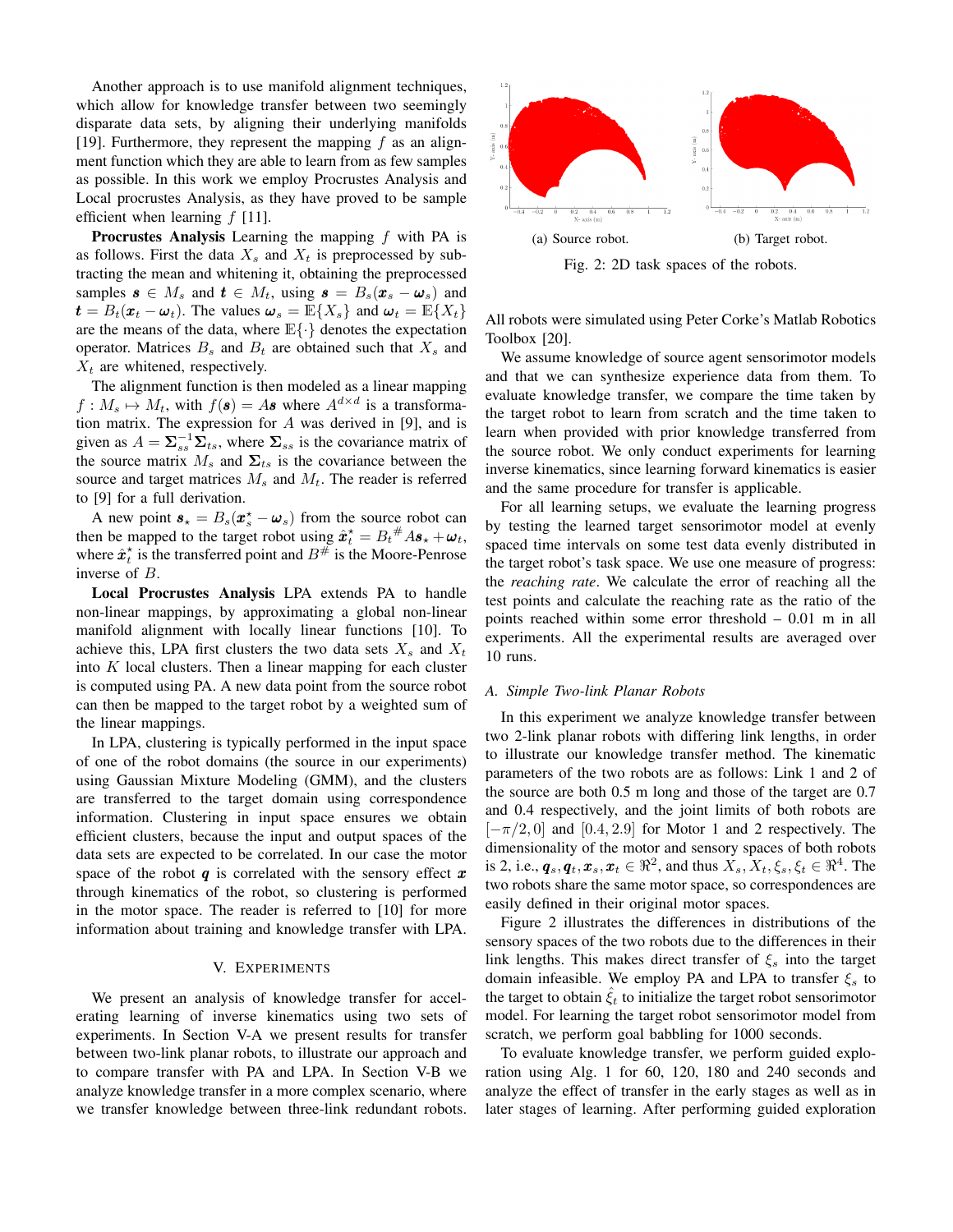

Fig. 3: Transfer results for two-link robots.

and transfer from the source robot, the target robot continues to explore for the remainder of the time. For all learning setups, we evaluate the learning progress by testing the sensorimotor model on test points evenly distributed in the task space, at 60 seconds intervals.

Figure 3a and 3b show the average results of knowledge transfer with PA and LPA, respectively, measured in terms the reaching rate. The black curve indicates the progress of the target robot learning from scratch, and the other curves indicate learning with knowledge transfer where the transfer model was learned and transfer applied at different intervals. We observe that the learning progress is boosted instantly when the knowledge is transferred using LPA, and the target robot achieves higher learning rates compared to learning from scratch. However, transfer is beneficial with respect to the final learning performance when applied at 180 seconds and beyond. This is because at 180 seconds there is enough correspondence data collected by the target robot and LPA achieves a better transfer accuracy when given more data [10]; otherwise negative transfer can occur.

Procrustes Analysis on the other hand fails to accelerate learning, with only a slight boost in progress when transfer is applied early. This is due to the linear mapping failing to capture the complex non-linear relationship between the robot kinematic spaces. These results here confirm those of [10]. Although the target robot continues to explore on its own after transfer, the negative transfer caused by the limited linear mappings of PA significantly degrades the learned nearest neighbor-based sensorimotor model.

#### *B. Redundant Planar Robots*

In this experiment we analyze knowledge transfer in a more complex scenario with two 3-link rendundant planar robots with kinematic parameters as follows: Link 1 of the source is 0.4 m long, and Link 2 and 3 are 0.3 m, whereas Link 1 and 3 of the target are 0.5 m long and Link 2 is 0.25 m. The joint limits of both robots are  $[-\pi/2, \pi/2]$  for Motor 1 and 3 and  $[0, \pi/2]$  for Motor 2. The redundancy in the systems results in more complex mappings between the joint and task spaces, and the mappings required between the robots is also more complex. This is particularly due to the many joint angle configurations mapping to the same points in the task space. Figure 4a shows the task spaces of the source and target robots.



Fig. 4: Transfer with LPA for three link robots.

Due to the high dimensionality of the motor space and a larger sensory space, learning sensorimotor models requires more exploration; and thus we perform goal babbling for 5000 seconds to learn from scratch, and apply transfer at 900 seconds. Figure 4b shows the results of transfer using LPA, in which there is an instant performance boost; however, this degrades after 1800 seconds, indicating the occurance of negative transfer. This is in contrast with the simple, nonredundant case in Section V-A, in which no negative transfer occured when transfer was applied at 180 seconds and beyond.

We noticed that LPA achieves a transfer accuracy of about 92.75% on a threshold of 0.01 m. Due to the use of an instance-based sensorimotor model (the nearest neighbor regression model), the 7.25% of the transferred data is inaccurate and thus negatively impacts the prediction of the sensorimotor model.

We illustrate this further in Figure 5, in which we apply transfer for different transfer thresholds based on the groundtruth target robot data. Here, we only use points in the target domain whose transfer errors, as compared to the ground-truth, is below some threshold. We consider thresholds between 0.001 m and 0.05 m.

Results in Figure 5a show that for the threshold of 0.001 there is only a small improvement when transfer is applied, because only a few points could be transferred with an accurancy within the threshold, resulting in very little knowledge being transferred – about 32.1% of source knowledge. For thresholds of 0.005 and 0.01 there is a bigger improvement – with 82.6% and 92.75% of source knowledge reused respectively, with the former leading to a better convergence rate. Finally,